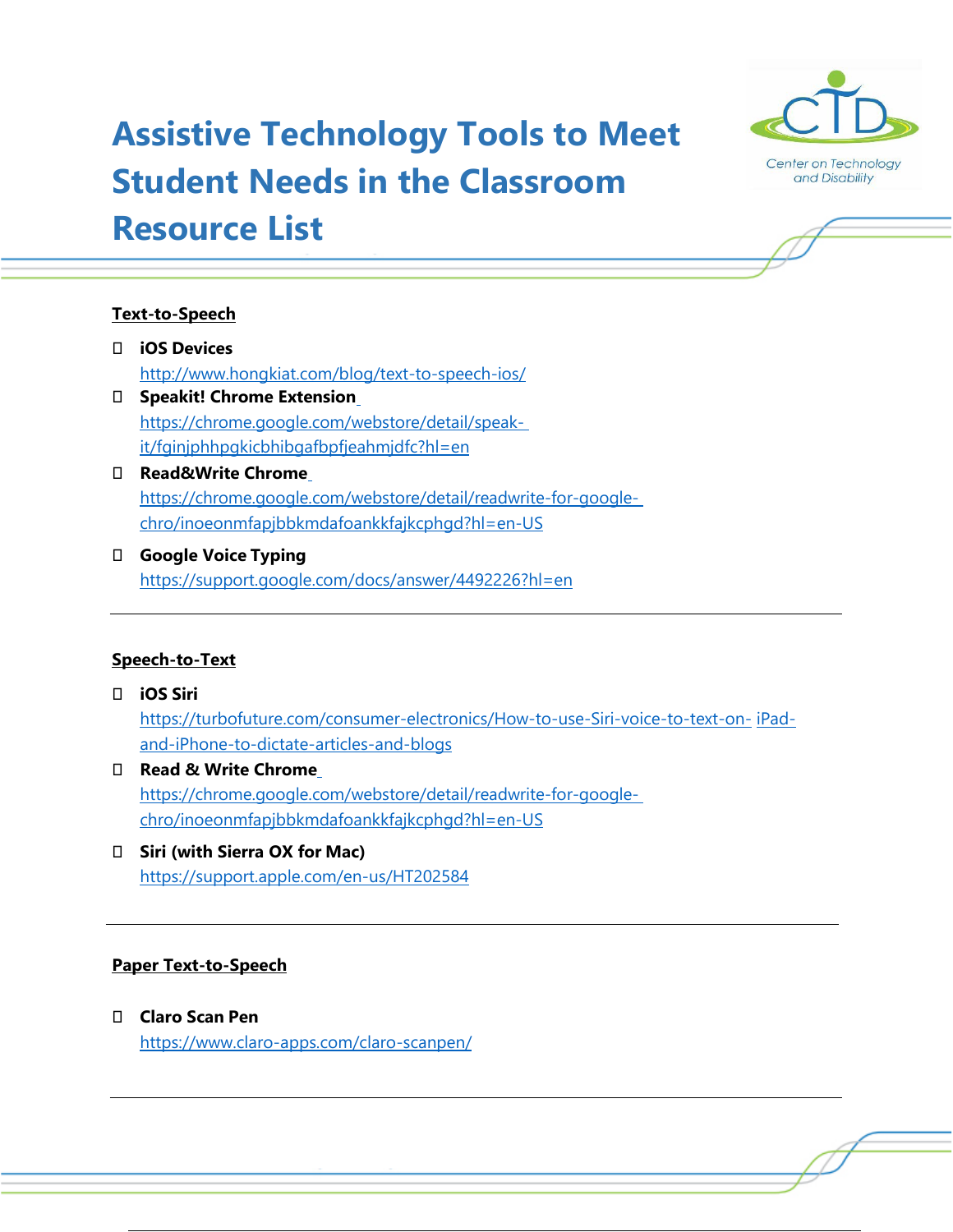## **Reading Accommodations**

- **Texthelp** <https://www.texthelp.com/en-us/products/read-write/snapverter/> <https://www.youtube.com/user/TexthelpSystemsUS>
- **Read&Write for Google Chrome** <https://www.texthelp.com/en-us/products/read-write/read-write-for-google/>
- **Fluency Tutor** <https://www.texthelp.com/en-us/products/fluencytutor/>
- **Don Johnston: Snap & Read Universal** <http://donjohnston.com/snap-read/>

#### **Resources for Educators and Families**

- **Bookshare** <https://www.bookshare.org/cms/>
- **Learning Ally** <https://www.learningally.org/>
- **Voice Dream Reader** [http://www.voicedream.com](http://www.voicedream.com/)

#### **Reading: Decoding**

- **Sound Literacy** <http://soundliteracy.com/>
- **Lexia** <https://www.lexialearning.com/>
- **Class Kick** <https://www.classkick.com/>

# **Differentiated Non-Fiction**

- **Front Row** <https://www.frontrowed.com/ela/>
- **Newsela** <https://newsela.com/>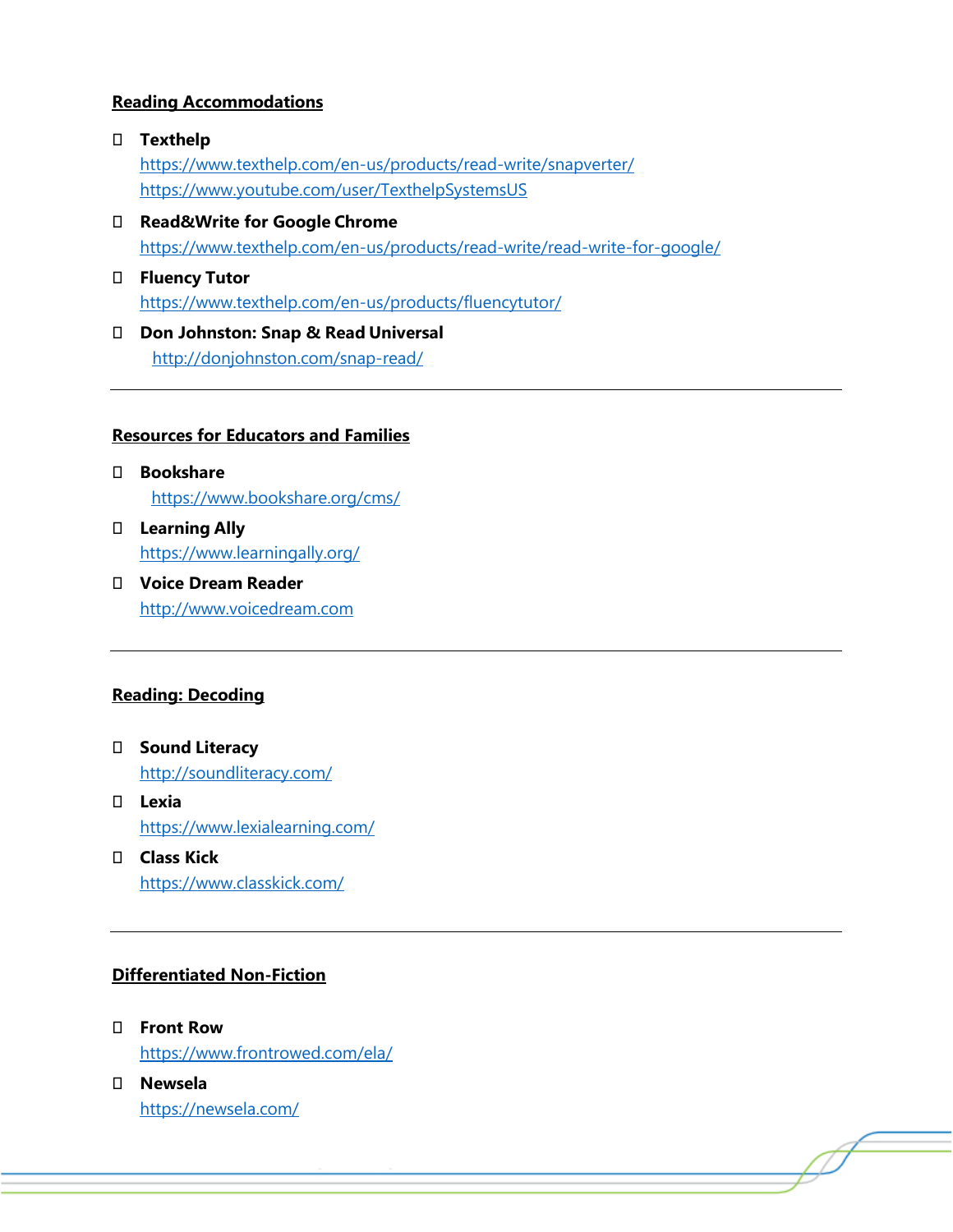#### **Tools to Support Comprehension**

- **Reading Comprehension Booste[r](https://itunes.apple.com/us/app/reading-comprehension-)** <https://itunes.apple.com/us/app/reading-comprehension-> [booster/id670101196?mt=8](https://itunes.apple.com/us/app/reading-comprehension-booster/id670101196?mt=8)
- **CommonLit** <https://www.commonlit.org/>
- **ReadWorks** <https://www.readworks.org/>
- **LitCharts** [http://www.litcharts.com](http://www.litcharts.com/)
- **Actively Learn** <https://www.activelylearn.com/>
- **Noredink** <https://www.noredink.com/>
- **Grammar Wonderland (Primary and Elementary[\)](https://play.google.com/store/apps/details?id=com.mgh.android.rw.prim.grammarwonderland&hl=en)** [https://play.google.com/store/apps/details?id=com.mgh.android.rw.prim.grammarw](https://play.google.com/store/apps/details?id=com.mgh.android.rw.prim.grammarwonderland&hl=en) [onderland&hl=en](https://play.google.com/store/apps/details?id=com.mgh.android.rw.prim.grammarwonderland&hl=en)

[https://play.google.com/store/apps/details?id=com.mgh.android.rw.elem.grammarw](https://play.google.com/store/apps/details?id=com.mgh.android.rw.elem.grammarwonderland&hl=en) [onderland&hl=en](https://play.google.com/store/apps/details?id=com.mgh.android.rw.elem.grammarwonderland&hl=en)

 **Grammar Ninja** <http://www.kwarp.com/portfolio/grammarninja.html>

# **Writing Engagement**

- **Write About** <https://www.writeabout.com/>
- **Storybird** <https://storybird.com/>
- **SnapType** <http://www.snaptypeapp.com/>
- **Story Starters** <http://www.scholastic.com/teachers/story-starters/>
- **Writable K12** [https://www.getwritable.com](https://www.getwritable.com/)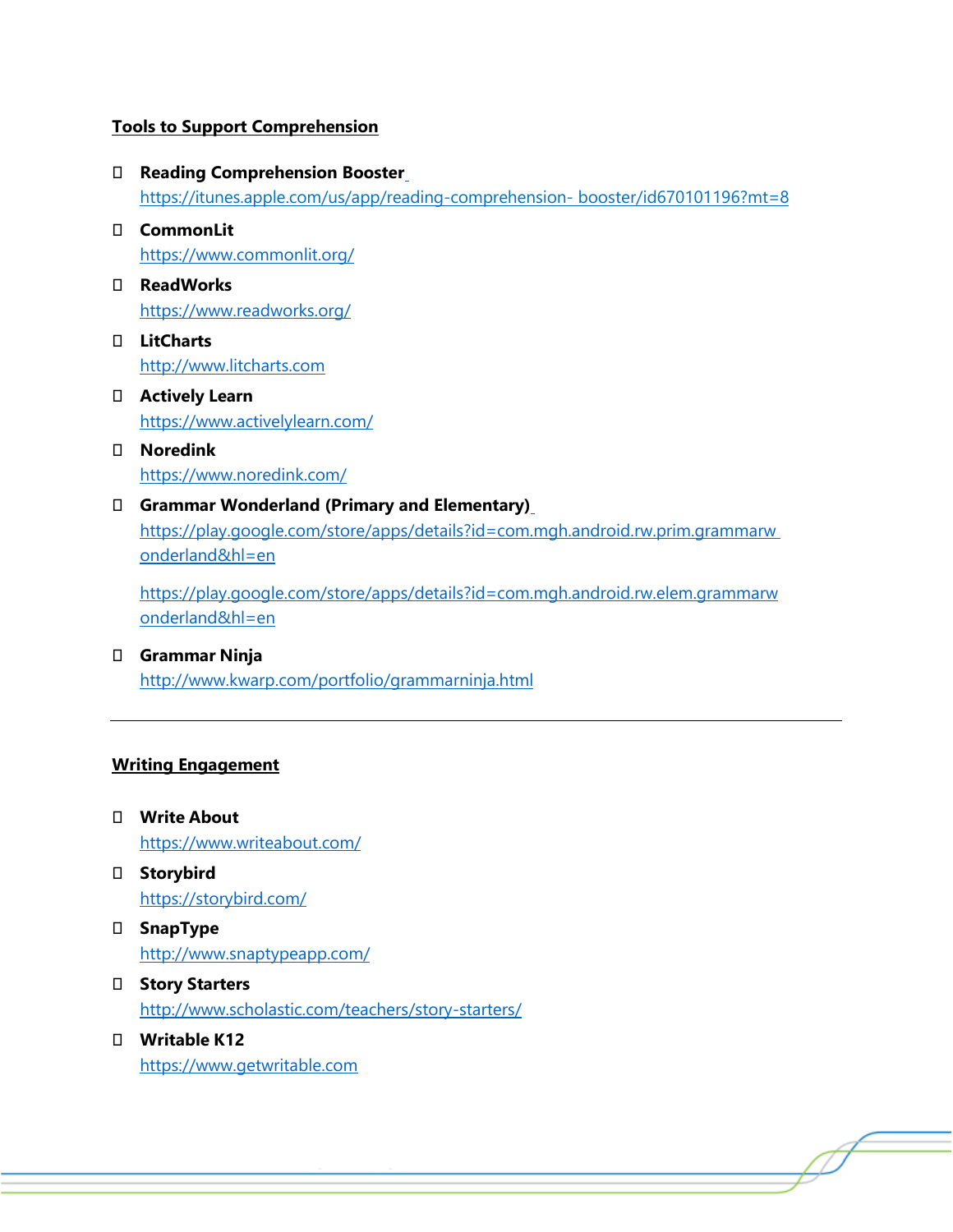#### **Mind Mapping**

- **Inspiration Maps** <http://www.inspiration.com/inspmaps>
- **Padlet** <https://padlet.com/>
- **Popplet** [https://popplet.com](https://popplet.com/)
- **MindMeister** <https://www.mindmeister.com/>

#### **Writing Power!**

- **Don Johnston: Co-Writer Universal** <http://donjohnston.com/cowriter/>
- **VoiceTyping-Google Docs** <https://www.smore.com/91m4v-voice-typing-in-google-docs>
- **Read&Write** <https://www.texthelp.com/en-us/products/read-write/read-write-for-google/>
- **TextHelp** <https://www.texthelp.com/en-us/>
- **iOS/Chrome/Laptop Read and Write for Chrome** <https://www.texthelp.com/en-us/products/read-write/read-write-for-google/>
- **iOS Typing Feedback** <https://support.apple.com/en-us/HT207061>
- **Grammarly** [www.grammarly.com](http://www.grammarly.com/)

#### **Digital Storytelling**

- **Adobe Spark Video** [https://spark.adobe.com](https://spark.adobe.com/)
- **Toontastic** <https://www.smore.com/4e7f-toontastic-free>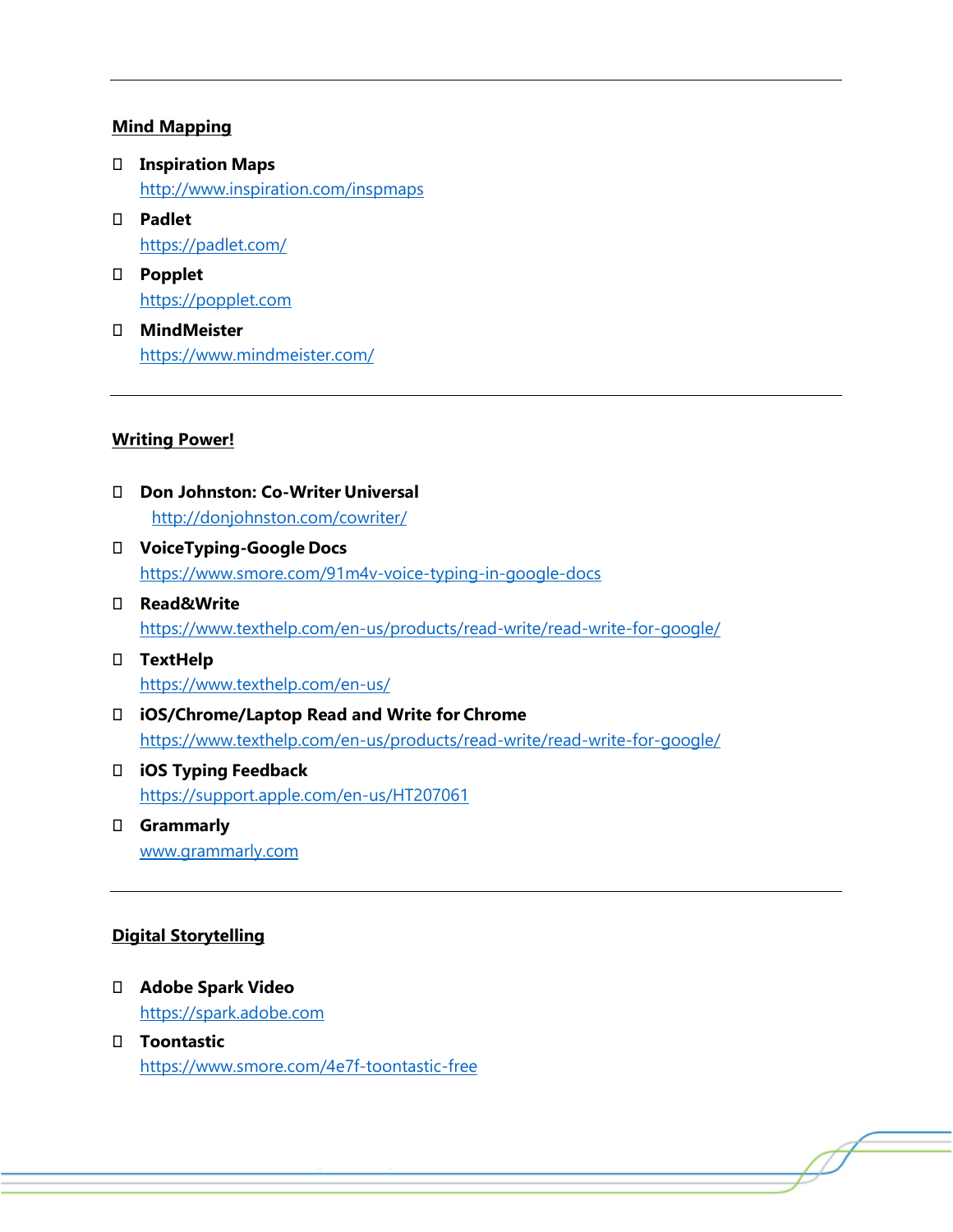### **Storyboard That**

<http://www.storyboardthat.com/>

- **PowToon** [https://www.powtoon.com](https://www.powtoon.com/)
- **Puppet Pals** <https://www.commonsensemedia.org/app-reviews/puppet-pals-hd>
- **Book Creator** [https://bookcreator.com](https://bookcreator.com/)

# **Spelling**

- **Touch-Type Read and Spell (TTRS)** <http://www.readandspell.com/us>
- **Word Wizard** <https://itunes.apple.com/us/app/word-wizard-for-kids/id447312716?mt=8>
- **Class Kick** [https://www.classkick.com/home-learning?utm\\_expid=112791515-30.YbjGiP-](https://www.classkick.com/home-learning?utm_expid=112791515-30.YbjGiP-BTXq72pnN_eLGRQ.1)[BTXq72pnN\\_eLGRQ.1](https://www.classkick.com/home-learning?utm_expid=112791515-30.YbjGiP-BTXq72pnN_eLGRQ.1)
- **Vocabulary and Spelling City.com** <https://www.spellingcity.com/>
- **Simplex Spelling Advanced** <http://www.pyxwise.com/ssphonics3.html>

# **Math**

- **My Script Calculator (iOS)** <http://www.myscript.com/calculator/>
- **Mod Math (iOS)** <https://itunes.apple.com/us/app/modmath/id821892964?mt=8>
- **Front Row** <https://www.frontrowed.com/math/>
- **Dreambox Learning** <http://www.dreambox.com/>
- **EquatIO** <https://www.texthelp.com/en-us/products/equatio/>
- **Class Kick** [https://www.classkick.com/home-learning?utm\\_expid=112791515-30.YbjGiP-](https://www.classkick.com/home-learning?utm_expid=112791515-30.YbjGiP-BTXq72pnN_eLGRQ.1)[BTXq72pnN\\_eLGRQ.1](https://www.classkick.com/home-learning?utm_expid=112791515-30.YbjGiP-BTXq72pnN_eLGRQ.1)